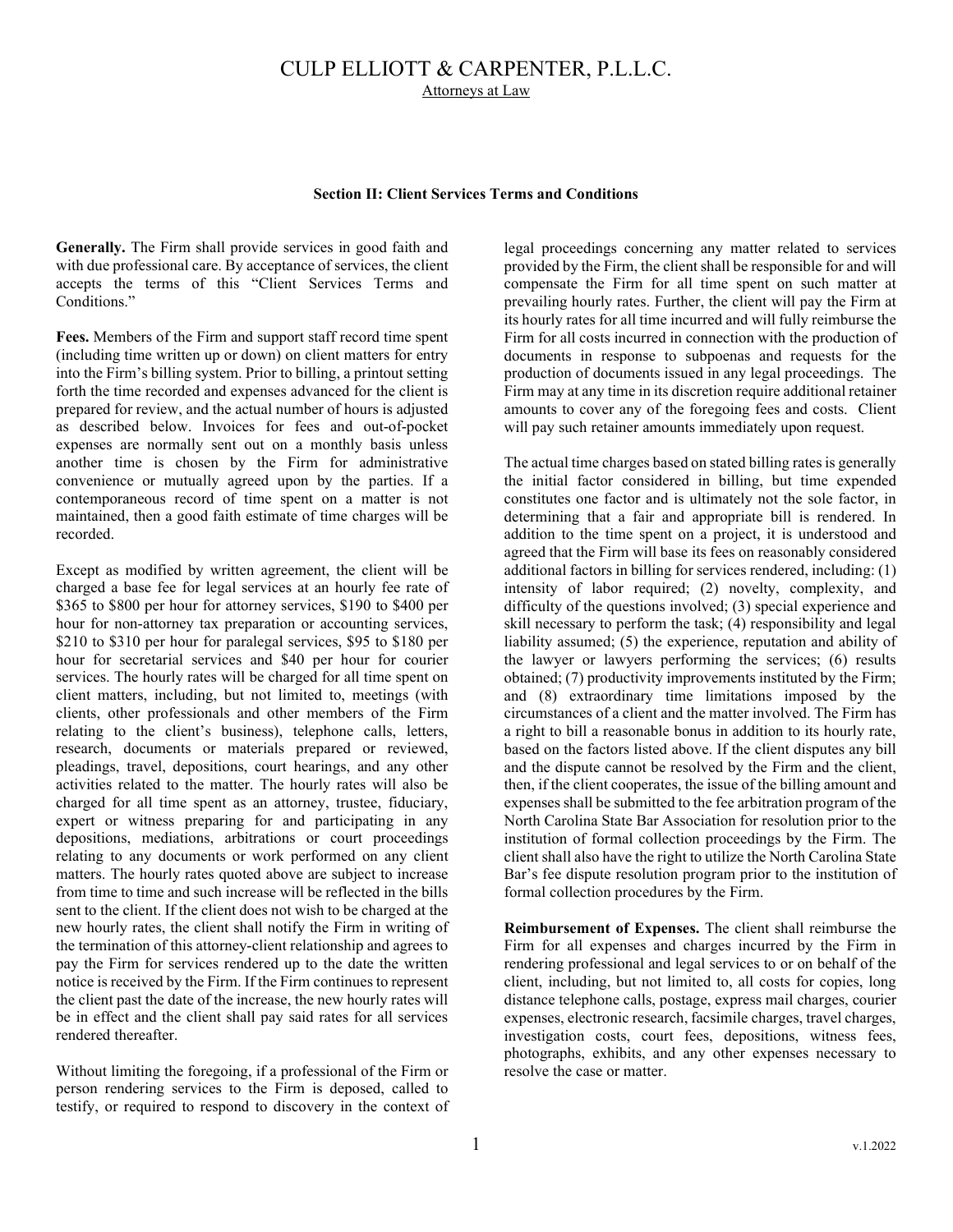## CULP ELLIOTT & CARPENTER, P.L.L.C.

Attorneys at Law

**Client's Review of Statements.** The client agrees to review the Firm's monthly billing statements upon receipt and to promptly notify the Firm in writing of any objections to services rendered or the amount charged for such services. If no written objections are raised by the client within the ninety (90) days of the date of the billing statement, the client will be presumed to have accepted the statement as presented and have agreed to pay the statement in full.

Payment. Statements for services rendered and expenses incurred will be mailed by the Firm to the client on a monthly basis unless another time is chosen by the Firm for administrative convenience or mutually agreed upon by the parties. Payment on all statements is due and payable from the client within fifteen (15) days of the date of each statement. Interest at the rate of one and one half  $(1\frac{1}{2})$  percent per month will be charged on the unpaid balance of all statements more than thirty (30) days past due from the statement date. All clients understand and agree that if any statement remains unpaid for more than thirty (30) days, the Firm may withdraw from further representation of the client in the matter. The client agrees and consent to execute any documents that may be necessary to effect such withdrawal. Should it become necessary for the Firm to proceed with collection procedures against the client to collect any unpaid fees and expenses incurred, the client agrees to pay reasonable attorneys' fees and court costs incurred in such collection procedures.

**Termination and Attorney Client Relationship.** Either the client or the Firm may terminate this agreement at any time by providing written notice to the other party. In the event that the client desires to terminate all services of the Firm contracted for by the client, the Firm shall promptly cease providing any service to the client, subject to court approval of the Firm's withdrawal as may be necessary. The client agrees to pay the Firm for all fees and expenses advanced and/or incurred for services rendered through the date of termination of the Firm's services. If the Firm sends the client notice of termination, the client agrees to pay the Firm for all fees and expenses advanced and/or incurred for services rendered through the date of termination of the Firm's services. Whether the client or the Firm terminates the representation, if the Firm represents the client in court proceedings and prior court approval is needed in order for the Firm to cease rendering legal services, the Firm shall continue to render legal services to the client until such time as the court determines that the Firm may cease rendering services.

In addition, if the Firm does not receive additional assignments within ninety (90) days of the conclusion of the last assignment for which the client has engaged the Firm, the Firm will consider our attorney-client relationship to have been terminated upon the completion of the specific services the client has engaged the Firm to perform. If the client later retains the Firm to perform further or additional services, the attorneyclient relationship will recommence, subject to these and any supplemental terms of the engagement that the Firm may agree upon at that time. The fact that the Firm may inform the client from time to time of developments in the law which may be of interest to the client, by newsletter or otherwise, should not be understood as a recommencement of an attorney-client relationship. The Firm undertakes no obligation to inform the client of such developments in the law unless the client has engaged the Firm in writing to do so. Our consenting to be a party notified under agreements or other instruments on the client's behalf shall not alone constitute our being considered as the client's attorneys notwithstanding such consent.

**Default.** A default under the terms of this Agreement shall be deemed a material default under the terms of the Agreement and shall entitle the Firm to exercise all rights and remedies available under the Agreement or at law or in equity.

**Client Representations and Responsibilities.** The client shall cooperate with the Firm in the performance by the Firm of the services, including, without limitation, providing the Firm with reasonable facilities and timely access to data, information and personnel of the client. The client shall be responsible for the performance of its personnel and agents and for the accuracy and completeness of all data and information provided to the Firm for purposes of the Firm's performance of the services. The client acknowledges and agrees that the Firm's performance is dependent upon the timely and effective satisfaction of the client's responsibilities hereunder and timely decisions and approvals of the client in connection with the services. The Firm shall be entitled to rely on all decisions and approvals of the client. The client shall be solely responsible for, among other things: (a) making all management decisions and performing all management functions; (b) reviewing the appropriateness of the services; (c) designating a competent person to oversee the services; (d) evaluating the adequacy and results of the services; (e) accepting responsibility for the results of the services; (f) promptly responding to requests for information or decisions by the Firm; and (g) establishing and maintaining internal controls, including, without limitation, continuously monitoring ongoing activities. The client agrees to notify the Firm immediately in writing if the client feels or believes that any matter is not receiving proper attention or is otherwise not being properly handled or if the client suspects any misunderstanding about what the Firm is to do for the client. The client represents that the client is solvent and does not intend to make a fraudulent transfer of assets. The client understands that if a fraudulent transfer is made, the client may not be able to obtain a discharge of debts in a later bankruptcy filing. The client represents that it does not anticipate filing for bankruptcy protection. This latter representation does not apply if the client has specifically retained the Firm to represent the client with respect to bankruptcy proceedings.